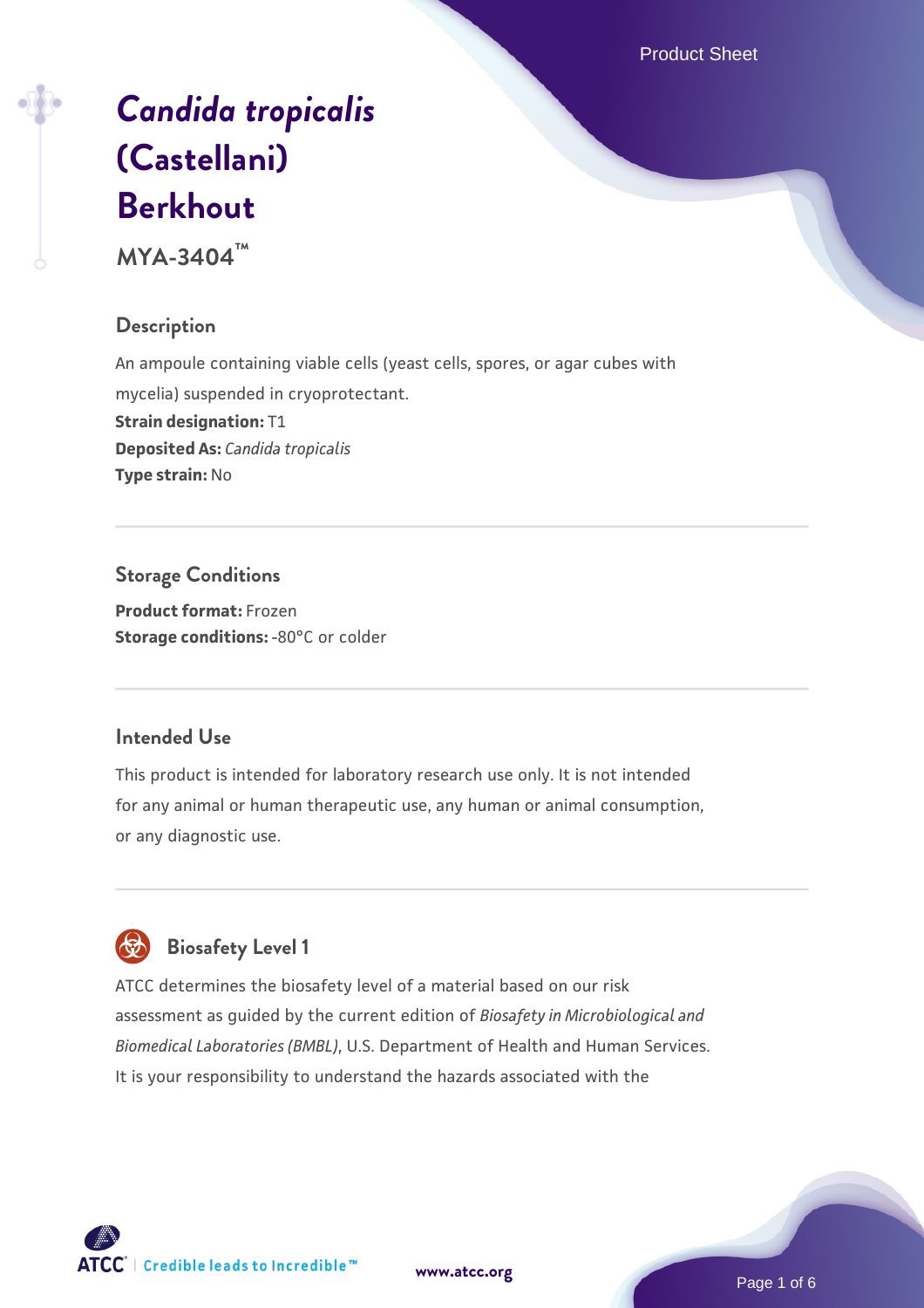# **[Candida tropicalis](https://www.atcc.org/products/mya-3404) [\(Castellani\) Berkhout](https://www.atcc.org/products/mya-3404) Product Sheet Product Sheet MYA-3404**

material per your organization's policies and procedures as well as any other applicable regulations as enforced by your local or national agencies.

ATCC highly recommends that appropriate personal protective equipment is always used when handling vials. For cultures that require storage in liquid nitrogen, it is important to note that some vials may leak when submersed in liquid nitrogen and will slowly fill with liquid nitrogen. Upon thawing, the conversion of the liquid nitrogen back to its gas phase may result in the vial exploding or blowing off its cap with dangerous force creating flying debris. Unless necessary, ATCC recommends that these cultures be stored in the vapor phase of liquid nitrogen rather than submersed in liquid nitrogen.

## **Certificate of Analysis**

For batch-specific test results, refer to the applicable certificate of analysis that can be found at www.atcc.org.

### **Growth Conditions**

**Medium:**  [ATCC Medium 28: Emmons' modification of Sabouraud's agar/broth](https://www.atcc.org/-/media/product-assets/documents/microbial-media-formulations/2/8/atcc-medium-28.pdf?rev=0da0c58cc2a343eeae735016b70809bb) [ATCC Medium 200: YM agar or YM broth](https://www.atcc.org/-/media/product-assets/documents/microbial-media-formulations/2/0/0/atcc-medium-200.pdf?rev=ac40fd74dc13433a809367b0b9da30fc) [ATCC Medium 1245: YEPD](https://www.atcc.org/-/media/product-assets/documents/microbial-media-formulations/1/2/4/5/atcc-medium-1245.pdf?rev=705ca55d1b6f490a808a965d5c072196) **Temperature:** 30°C **Atmosphere:** Aerobic

**Handling Procedures**



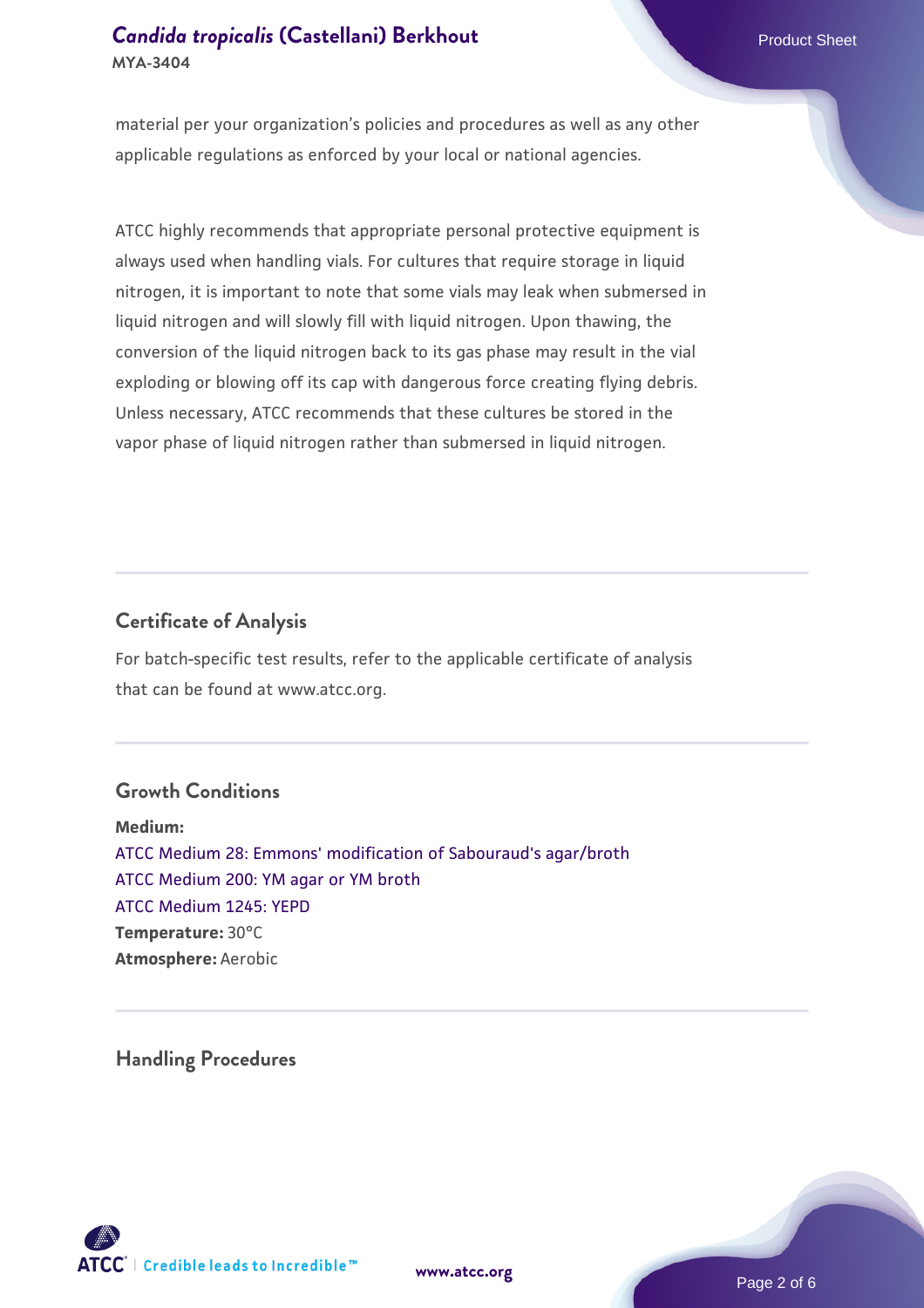**Frozen ampoules** packed in dry ice should either be thawed immediately or stored in liquid nitrogen. If liquid nitrogen storage facilities are not available, frozen ampoules may be stored at or below -70°C for approximately one week. **Do not under any circumstance store frozen ampoules at refrigerator freezer temperatures (generally -20°C).** Storage of frozen material at this temperature will result in the death of the culture.

- 1. To thaw a frozen ampoule, place in a **25°C to 30°C** water bath, until just thawed (**approximately 5 minutes**). Immerse the ampoule just sufficient to cover the frozen material. Do not agitate the ampoule.
- 2. Immediately after thawing, wipe down ampoule with 70% ethanol and aseptically transfer at least 50 µL (or 2-3 agar cubes) of the content onto a plate or broth with medium recommended.
- Incubate the inoculum/strain at the temperature and conditions 3. recommended. Inspect for growth of the inoculum/strain regularly. The sign of viability is noticeable typically after 2-3 days of incubation. However, the time necessary for significant growth will vary from strain to strain.

**Morphology:** After 3 days at 25°C colonies cream-coloured, smooth, dull, with a mycelial border forming after prolonged incubation. Yeast cells globose to short-ovoid to long-ovoid 3·0-5·5 x 4·0-9·0 µm, single or budding, sometimes forming short chains with mycelium often present in older cultures.

#### **Notes**

Additional information on this culture is available on the ATCC<sup>®</sup> web site at www.atcc.org.

# **Material Citation**

If use of this material results in a scientific publication, please cite the material in the following manner: *Candida tropicalis* (Castellani) Berkhout (ATCC MYA-3404)

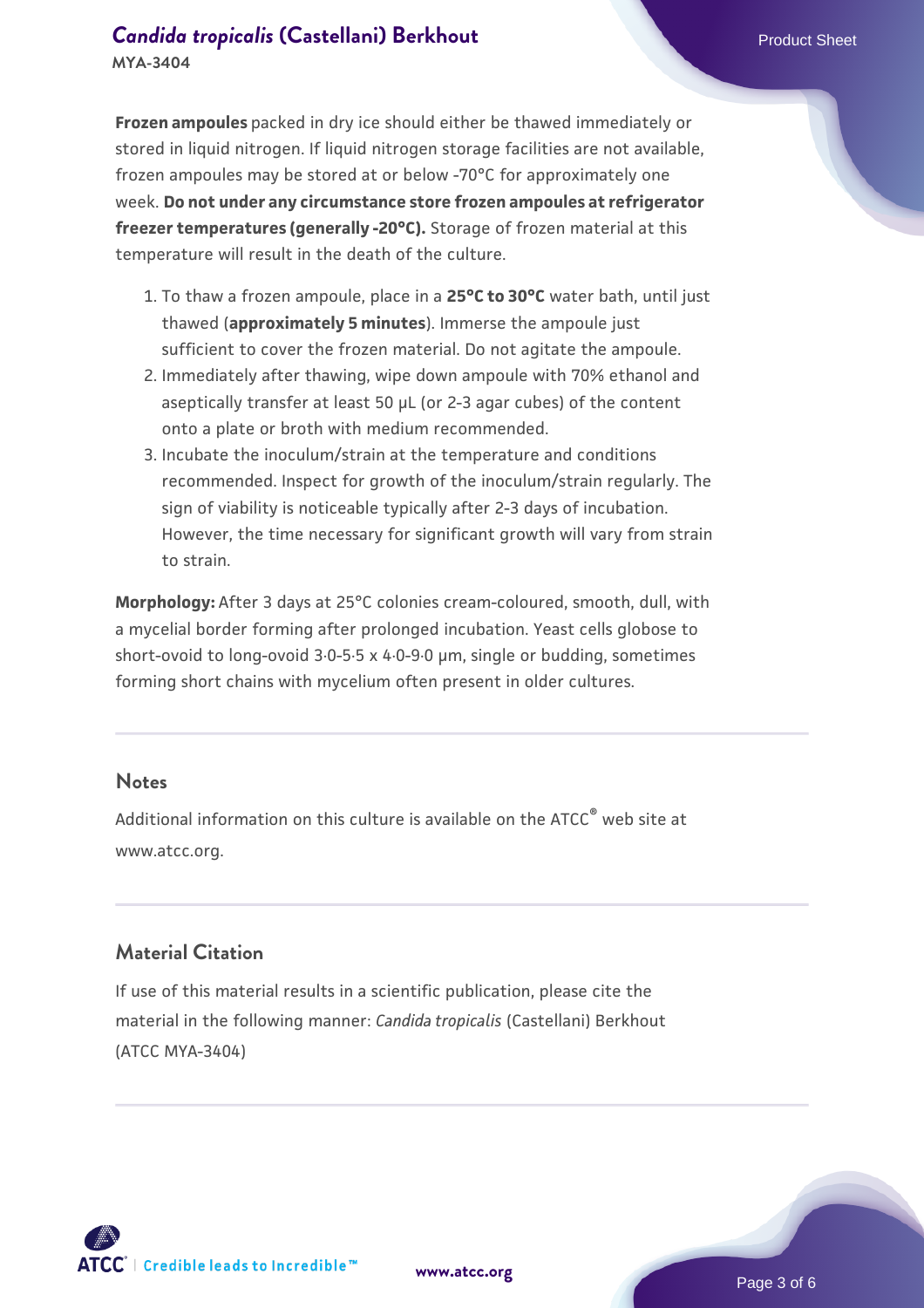# **[Candida tropicalis](https://www.atcc.org/products/mya-3404) [\(Castellani\) Berkhout](https://www.atcc.org/products/mya-3404) Product Sheet Product Sheet**

**MYA-3404**

# **References**

References and other information relating to this material are available at www.atcc.org.

# **Warranty**

The product is provided 'AS IS' and the viability of ATCC® products is warranted for 30 days from the date of shipment, provided that the customer has stored and handled the product according to the information included on the product information sheet, website, and Certificate of Analysis. For living cultures, ATCC lists the media formulation and reagents that have been found to be effective for the product. While other unspecified media and reagents may also produce satisfactory results, a change in the ATCC and/or depositor-recommended protocols may affect the recovery, growth, and/or function of the product. If an alternative medium formulation or reagent is used, the ATCC warranty for viability is no longer valid. Except as expressly set forth herein, no other warranties of any kind are provided, express or implied, including, but not limited to, any implied warranties of merchantability, fitness for a particular purpose, manufacture according to cGMP standards, typicality, safety, accuracy, and/or noninfringement.

# **Disclaimers**

This product is intended for laboratory research use only. It is not intended for any animal or human therapeutic use, any human or animal consumption, or any diagnostic use. Any proposed commercial use is prohibited without a license from ATCC.

While ATCC uses reasonable efforts to include accurate and up-to-date information on this product sheet, ATCC makes no warranties or representations as to its accuracy. Citations from scientific literature and



**[www.atcc.org](http://www.atcc.org)**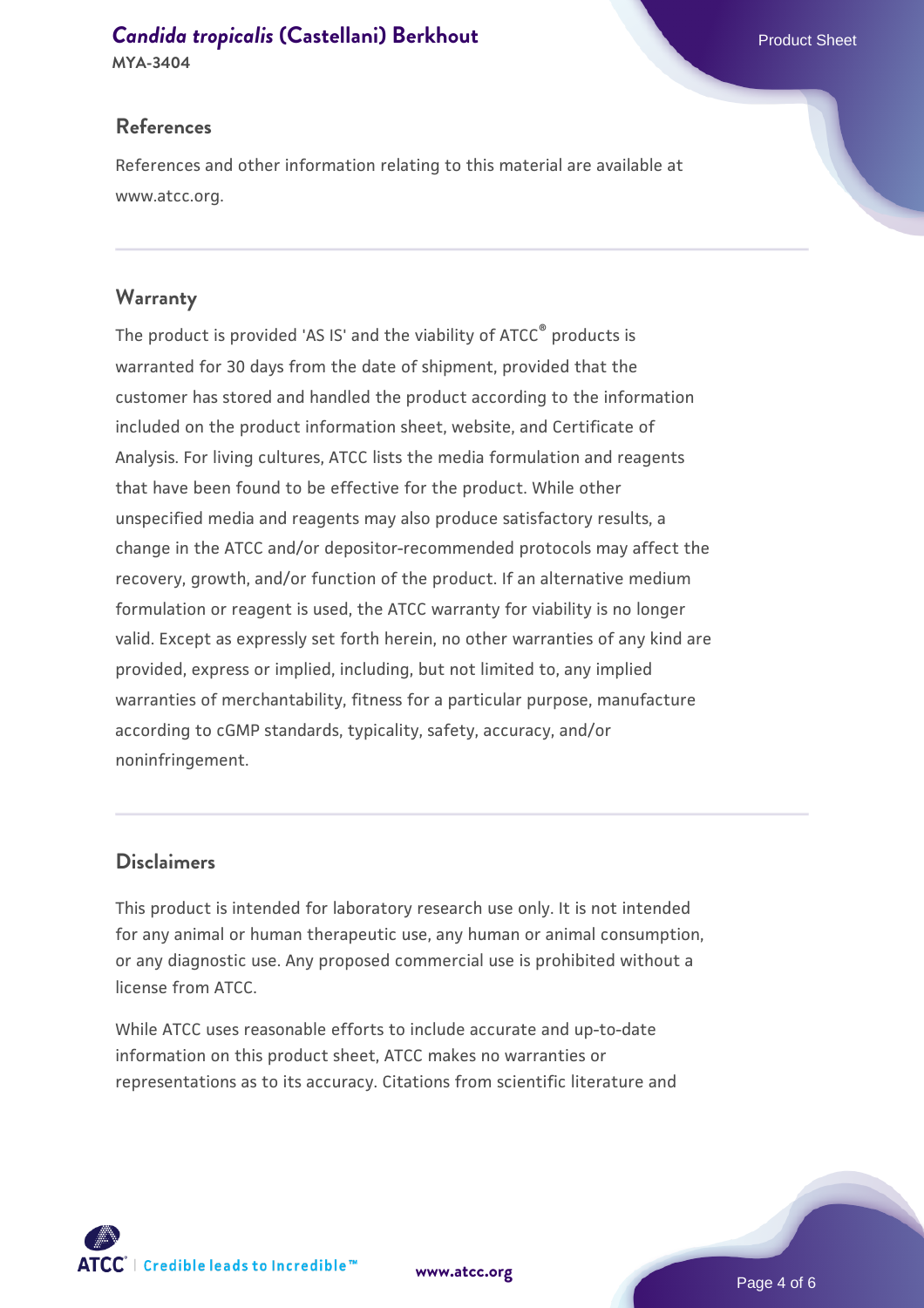patents are provided for informational purposes only. ATCC does not warrant that such information has been confirmed to be accurate or complete and the customer bears the sole responsibility of confirming the accuracy and completeness of any such information.

This product is sent on the condition that the customer is responsible for and assumes all risk and responsibility in connection with the receipt, handling, storage, disposal, and use of the ATCC product including without limitation taking all appropriate safety and handling precautions to minimize health or environmental risk. As a condition of receiving the material, the customer agrees that any activity undertaken with the ATCC product and any progeny or modifications will be conducted in compliance with all applicable laws, regulations, and guidelines. This product is provided 'AS IS' with no representations or warranties whatsoever except as expressly set forth herein and in no event shall ATCC, its parents, subsidiaries, directors, officers, agents, employees, assigns, successors, and affiliates be liable for indirect, special, incidental, or consequential damages of any kind in connection with or arising out of the customer's use of the product. While reasonable effort is made to ensure authenticity and reliability of materials on deposit, ATCC is not liable for damages arising from the misidentification or misrepresentation of such materials.

Please see the material transfer agreement (MTA) for further details regarding the use of this product. The MTA is available at www.atcc.org.

#### **Copyright and Trademark Information**

© ATCC 2021. All rights reserved. ATCC is a registered trademark of the American Type Culture Collection.

#### **Revision**

This information on this document was last updated on 2021-05-20